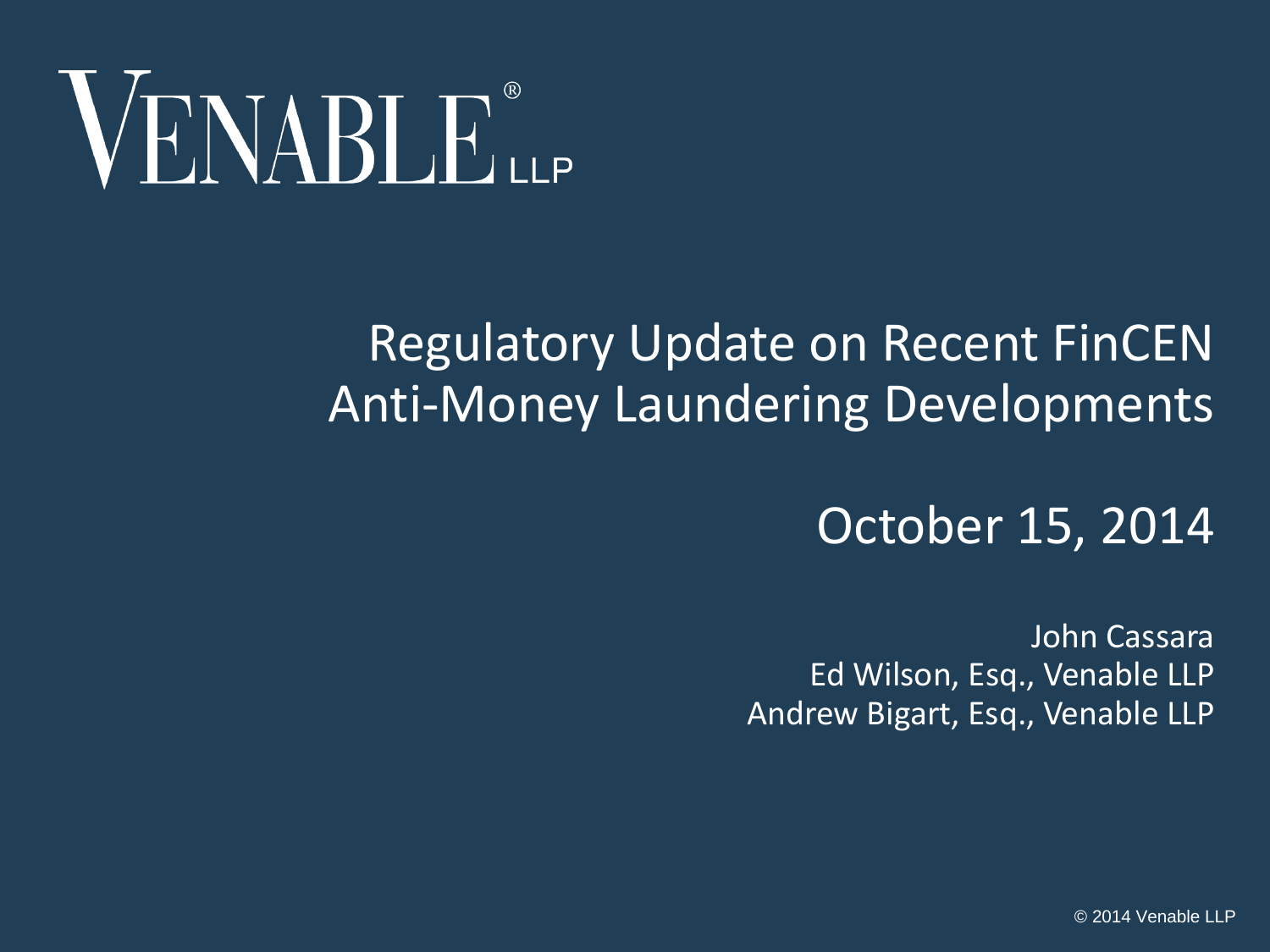# $VENABLE_{\sf LP}^*$

#### Introductions and Overview

- Setting the Stage
	- How did we get here?
	- How is money laundered?
- Current Regulatory Focus and Trends
	- Compliance Priorities
	- FinCEN Rulemaking on Beneficial Owners
- Who regulates?
	- Federal
	- Self Regulatory (FINRA)
	- OFAC (Economic Sanctions and Terrorist Finance)
	- State AGs & Financial Service Regulators
- Recent Cases & Developments
- Best Practices, Preparedness, and Red Flags
- Looking Ahead



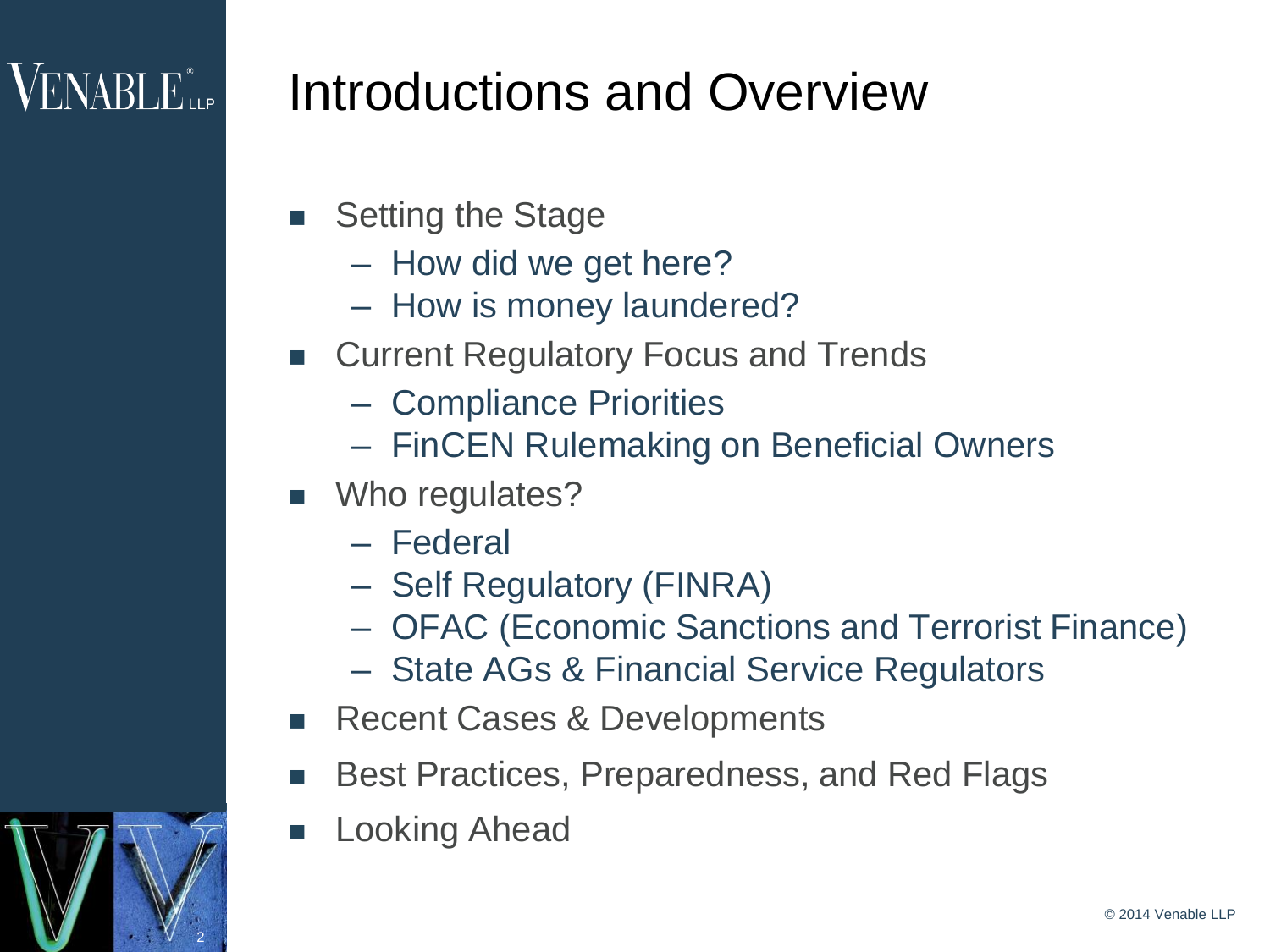# $VENABI$   $E_{\perp P}$

#### Setting the Stage How did we get here?

- What is Money Laundering?
	- Introduction of dirty money into the legitimate financial system, "layering" the money through a series of transactions to separate the money from its illicit origins, and "integrating" the dirty money into legitimate commerce.
- **Not to be confused with Terrorist Finance** 
	- May be dirty money, but frequently is clean money used for terrorist purposes.

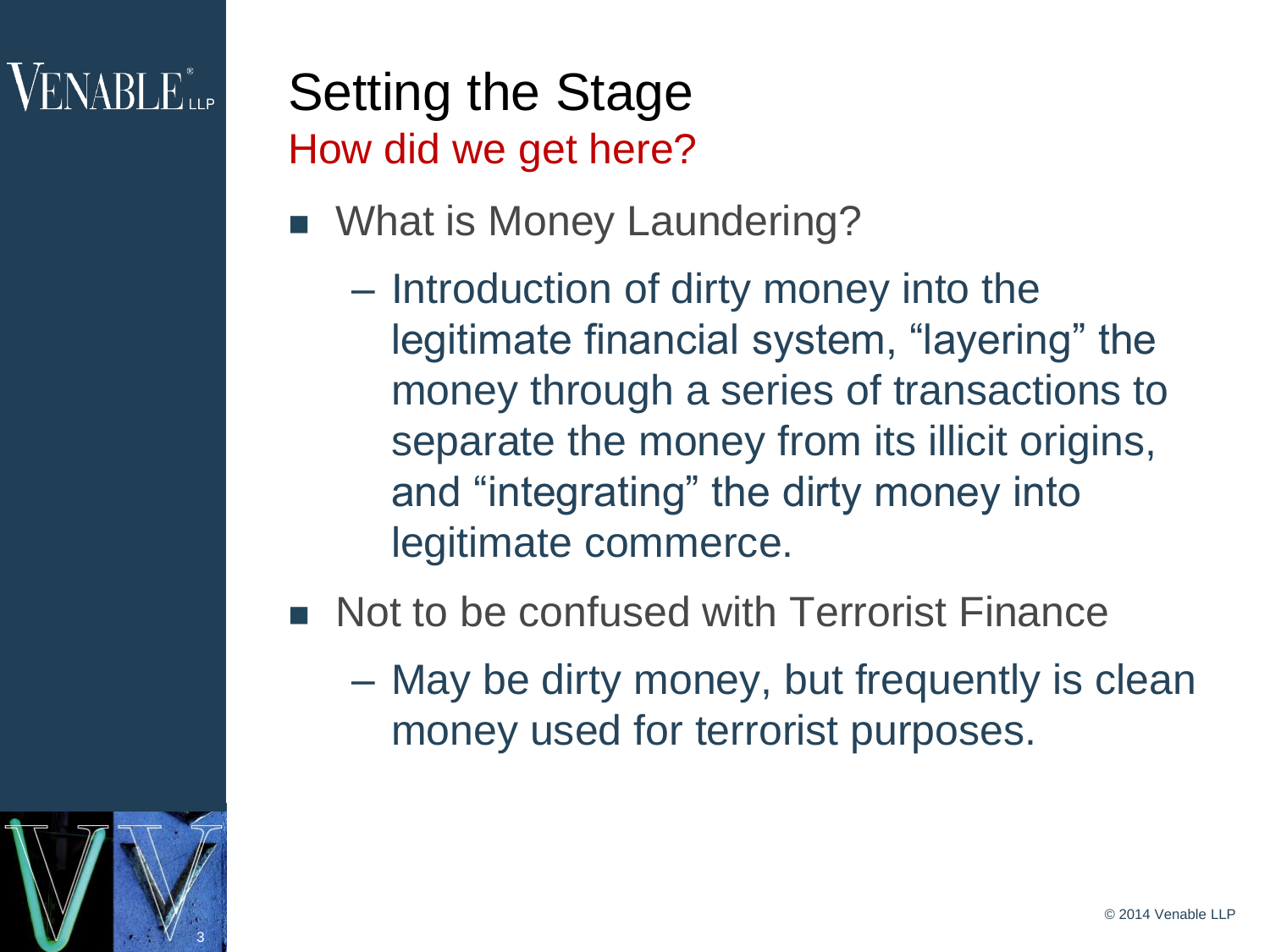4

#### Setting the Stage How did we get here?

- Drug and Corrupt Money.
	- UN Estimate: \$800 Billion to \$2 Trillion/year
- **Terrorist money:** 
	- 9/11: AA Fl 11 (BOS-LAX)(North Tower)
		- \$184,098.24 (from 1/2000 to 9/11/2001, five people, cash, lodging, auto, flight lessons, airline tickets, food, *etc.)*
	- *USS Cole:* Less than \$10,000 (2000)
	- Madrid subway: ~\$10,000 (2004)

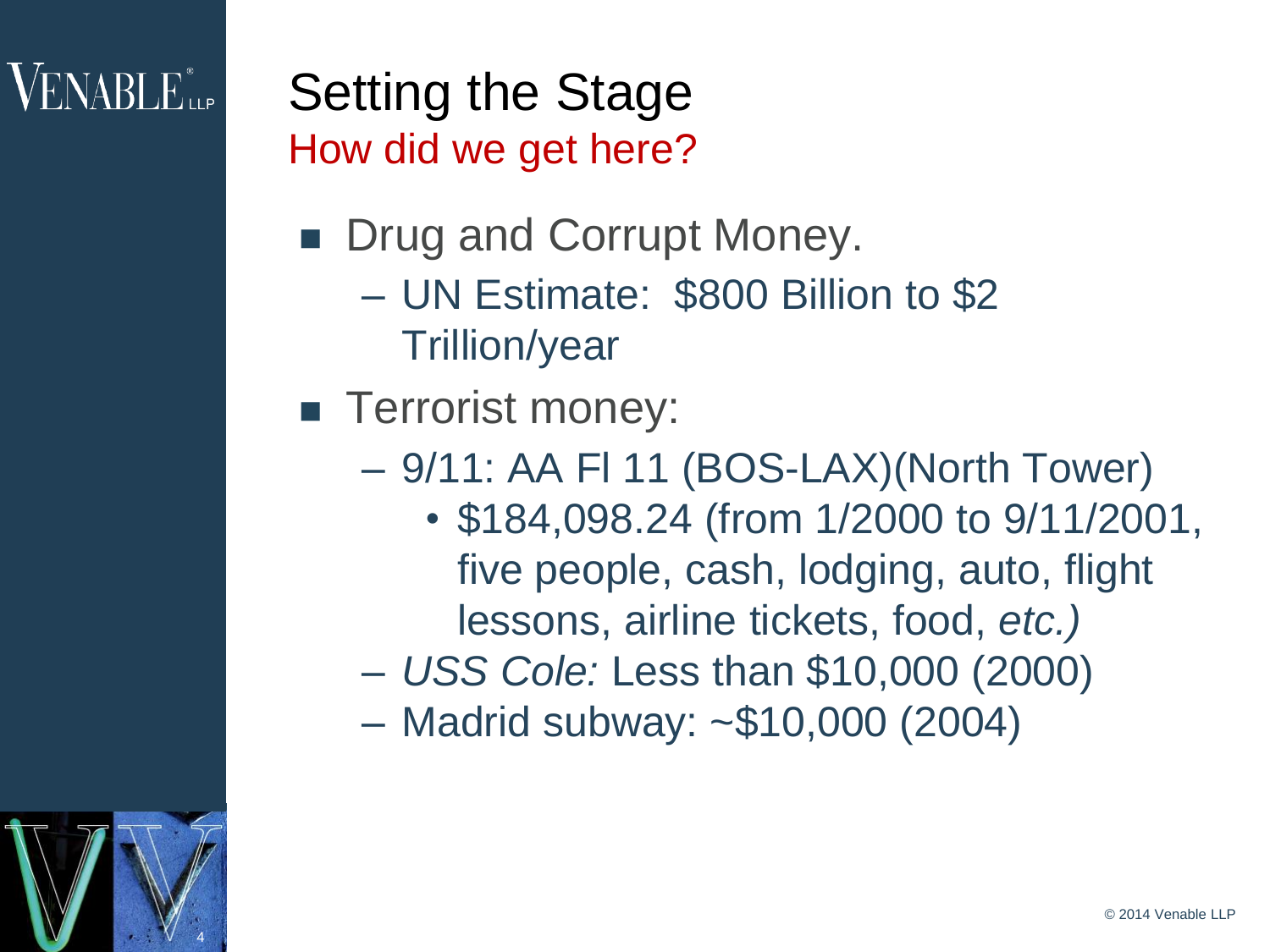# VENABLE<sup>®</sup>LLP

5

#### Setting the Stage How did we get here?

- Drugs & Cash money laundering "typologies"
	- Cocaine, marijuana, heroin and amphetamines
	- Bulk Cash
		- Smurfing
		- Cross-border bulk cash
		- Corruption
- **Trade-based money laundering** 
	- FinCEN Geographic Targeting Order (GTO) for certain trades and businesses located within the Los Angeles Fashion District.
- **Informal value transfer systems (Hawala)**

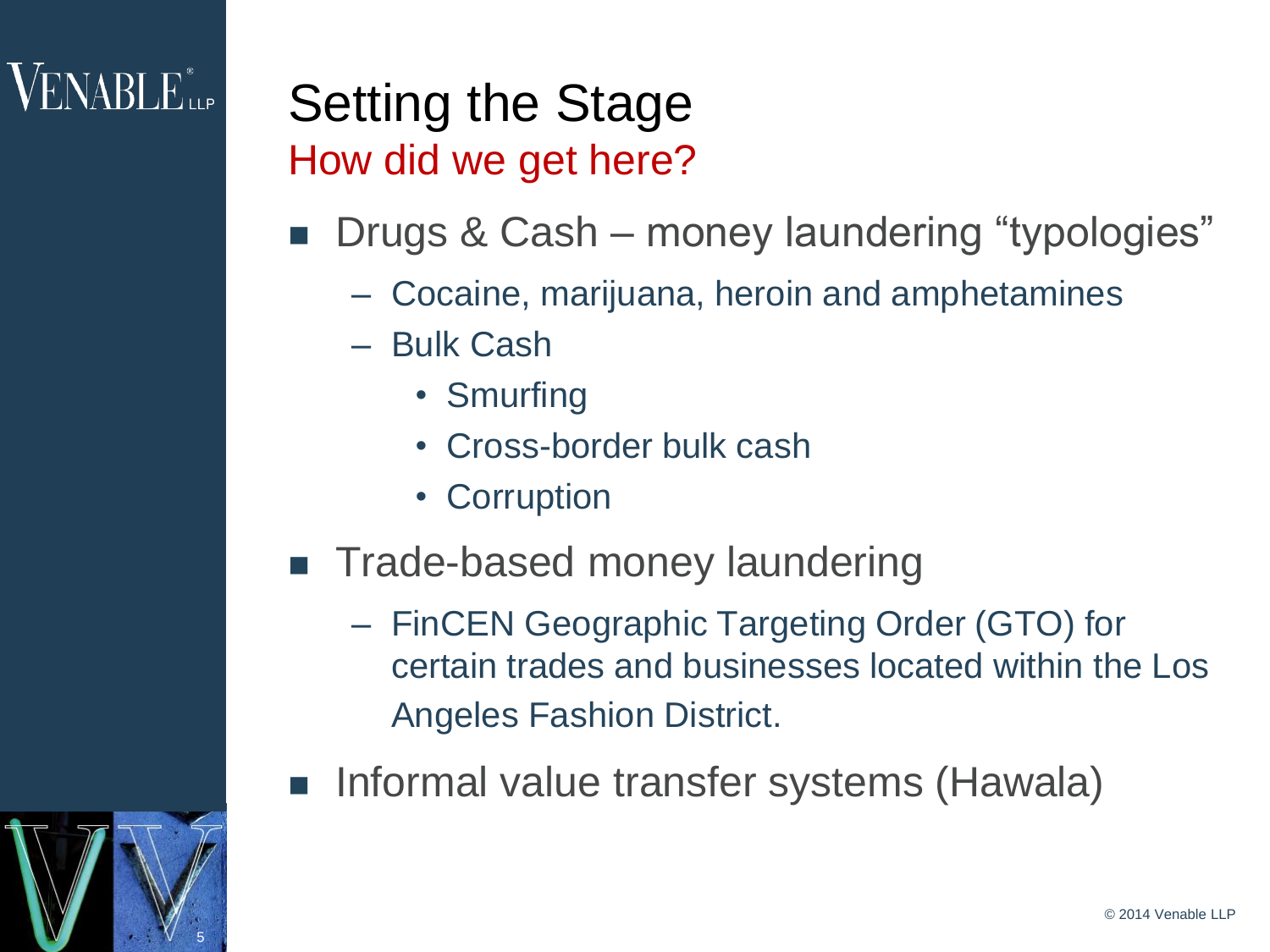6

#### Setting the Stage AML/CFT Landscape

- Who are the BSA/AML Enforcers?
	- Department of the Treasury, Financial Crimes Enforcement Network (FinCEN)
	- Federal functional regulators (SEC, OCC, FDIC, FRB, NCUA, *etc*.)
	- Self-regulatory bodies (FINRA)
	- Department of the Treasury, Office of Foreign Assets Control (economic sanctions and terrorist finance)
	- State AGs and financial regulators
	- Private citizens

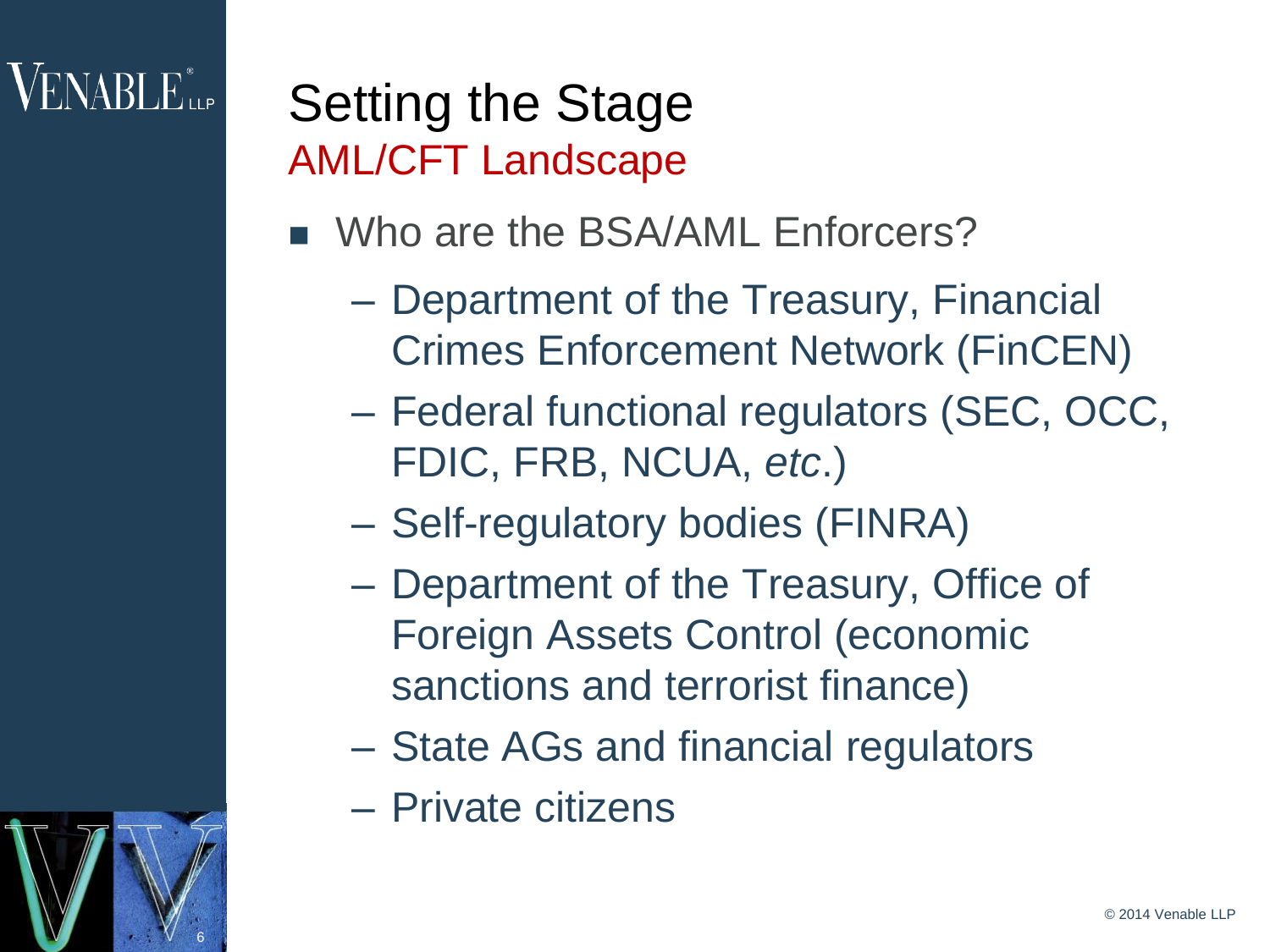7

#### Setting the Stage AML/CFT Landscape

- What are the AML Laws?
	- Bank Secrecy Act (BSA) (as amended by the USA PATRIOT Act)
	- Federal regulations (FinCEN, FFIEC, SEC)
	- FINRA rules
- Who is Subject to the AML Laws?
	- Depository Institutions
	- Casinos
	- Money Services Businesses
	- Insurance Industry
	- Securities and Futures
	- Precious Metals/Jewelry Industry
	- Mortgage Co/Broker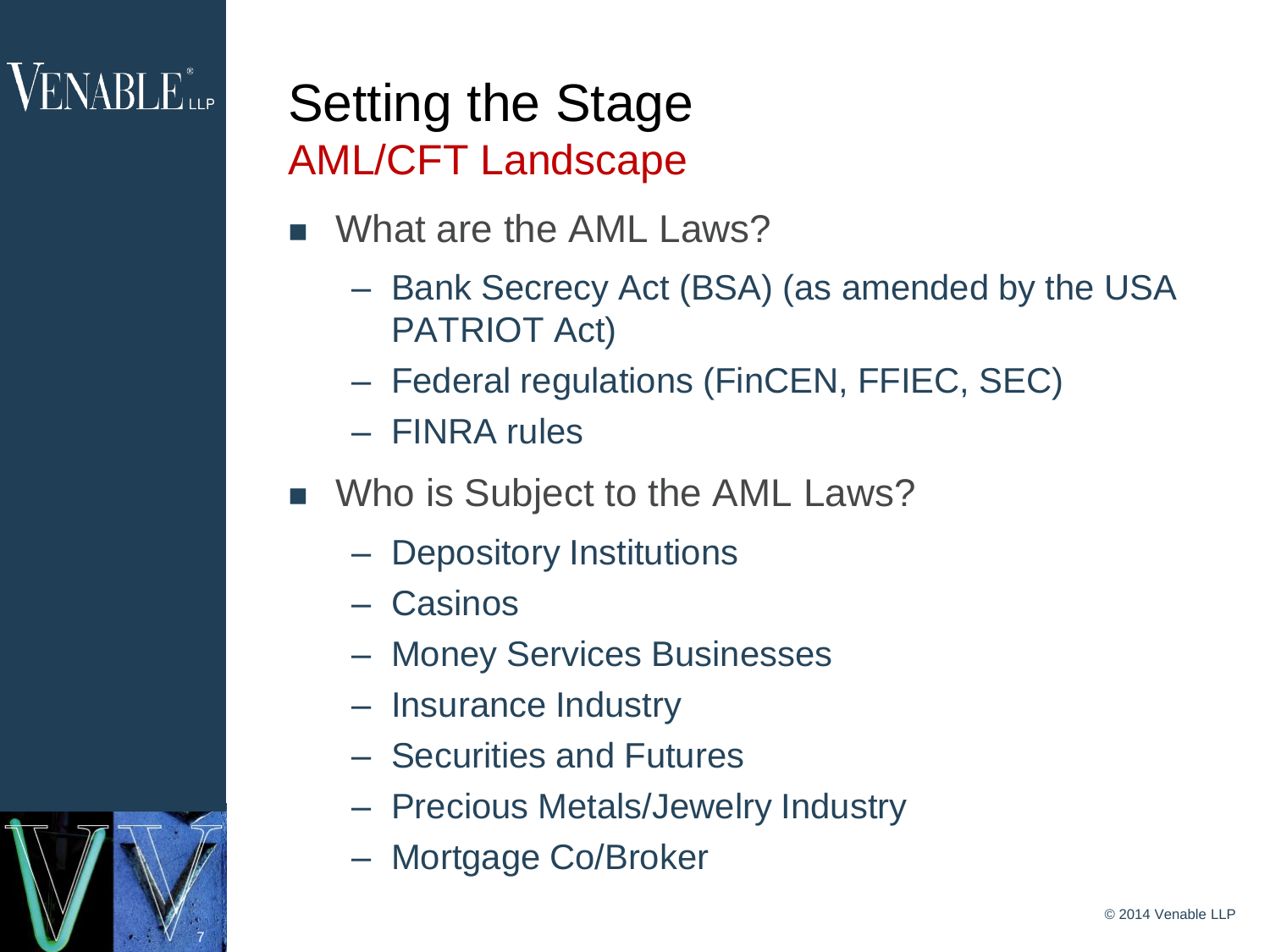8

#### Current Regulatory Focus and Trends AML as Compliance Priority

- Renewed Focus on BSA/AML
	- Compliance Culture
	- Tailored Risk Management Systems
	- Information Technology ("IT") Strength
	- Resources
- New (and old) Challenges
	- Know your customer (beneficiaries and owners too)
	- Growth and diversity of payment system
		- Digital and virtual currencies
		- Mobile payments
	- Regulator expectation for entities to "police" business partners and service providers

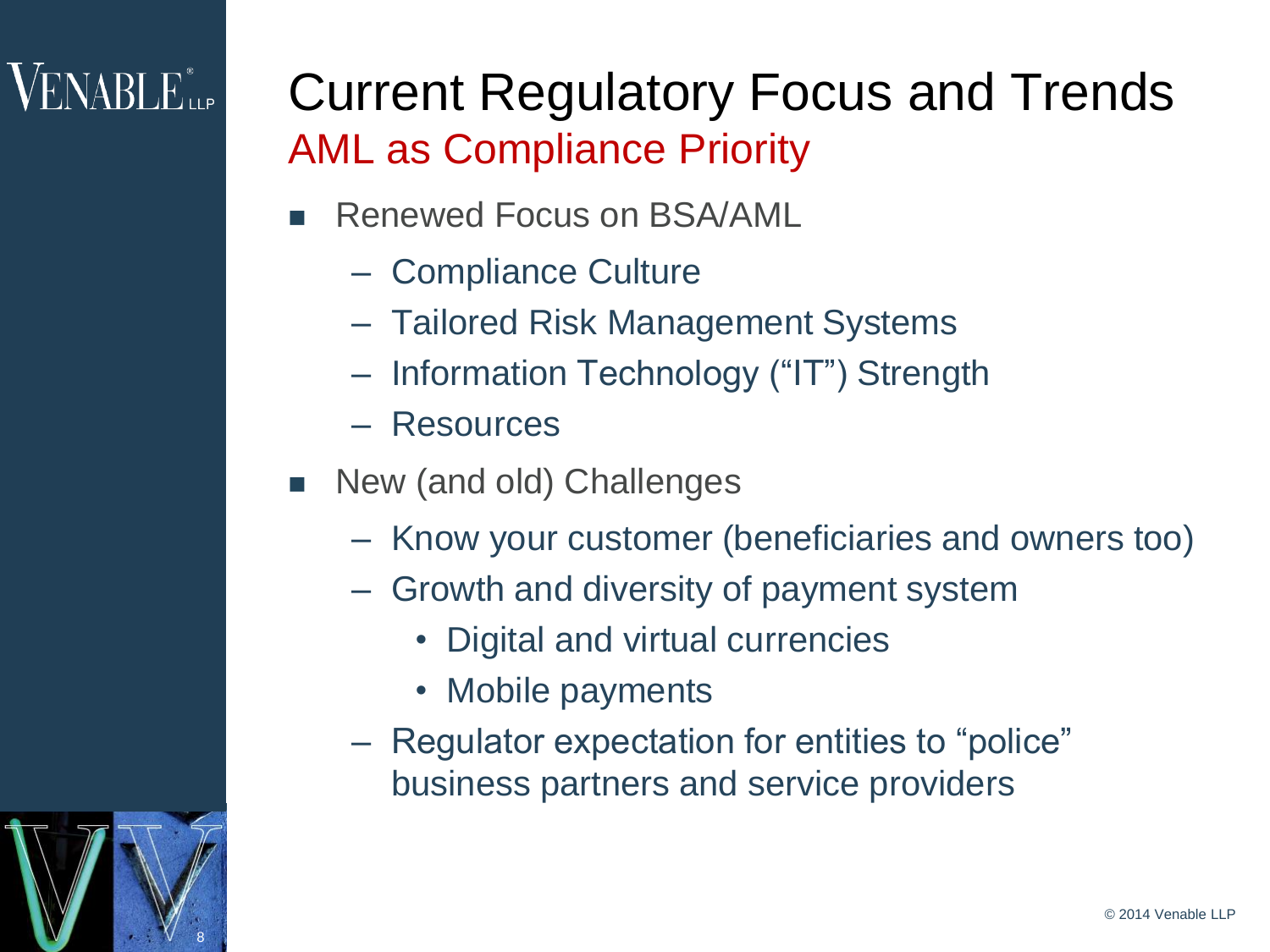#### Current Regulatory Focus and Trends FinCEN Beneficial Owner Rulemaking

- **Long time coming**
- **Proposed rules designed to "clarify and** strengthen" customer due diligence (CDD) requirements for certain financial institutions – "CIP Entities" – banks, broker/dealers, mutual funds, and futures commission merchants and introducing brokers in commodities.

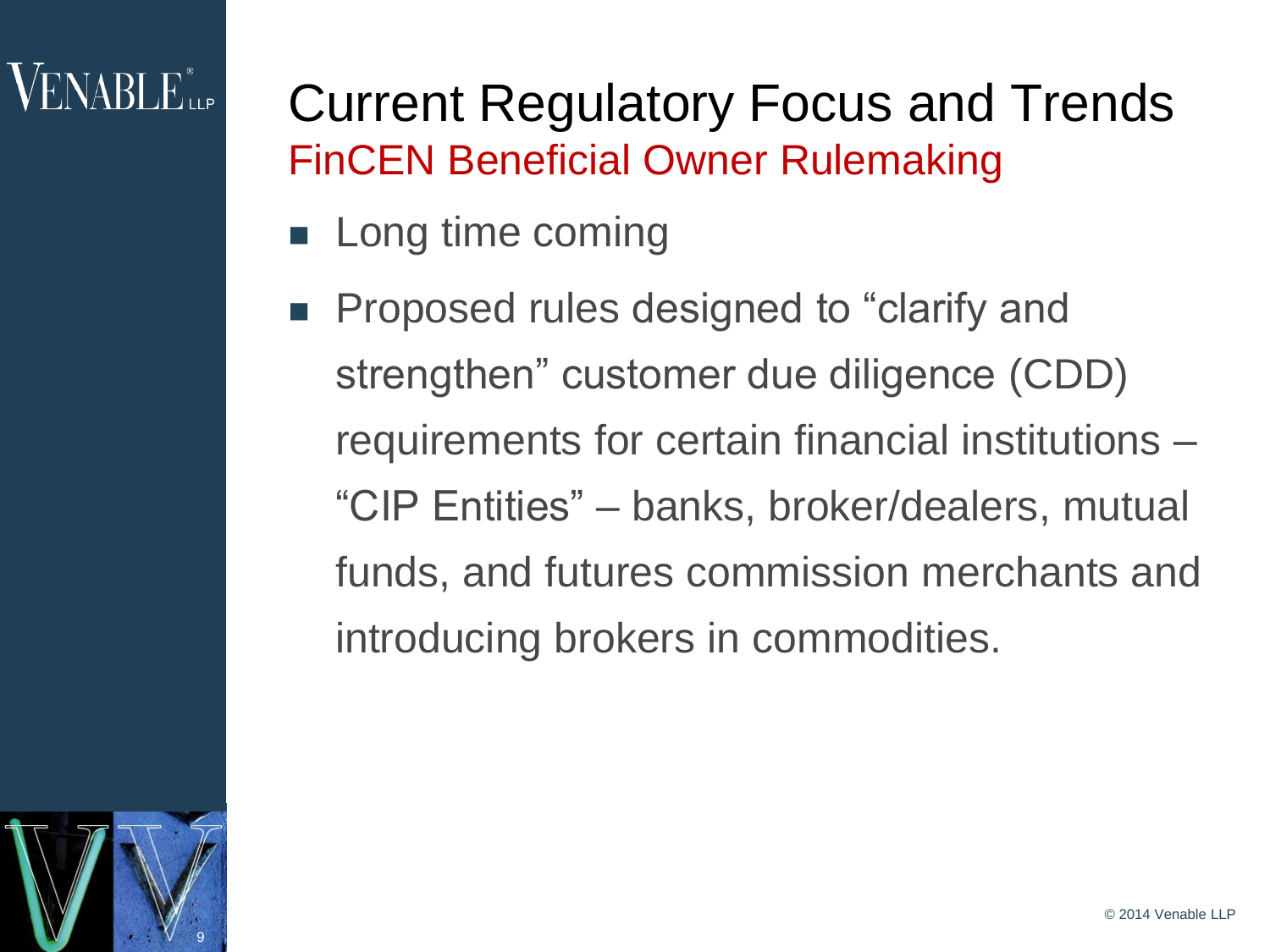# $\sf{VENABLE}^*$

#### Current Regulatory Focus and Trends FinCEN Beneficial Owner Rulemaking

- Proposed rules focus on four CDD "pillars:"
	- 1. Identify and verify the identity of customers;
	- 2. Identify and verify the beneficial owners of legal entity customers (*i.e.,* the natural persons who own or control legal entities);
	- 3. Understand the nature and purpose of customer relationships; and,
	- 4.Conduct ongoing monitoring to maintain and update customer information identify and report suspicious transactions.
- The proposed rules integrate the CDD "pillars" into the AML program rules by focusing on (1) "beneficial ownership" of legal entities and (2) explicit requirements to (a) understand the nature and purpose of customer relationships and (b) conduct ongoing monitoring of customer accounts.

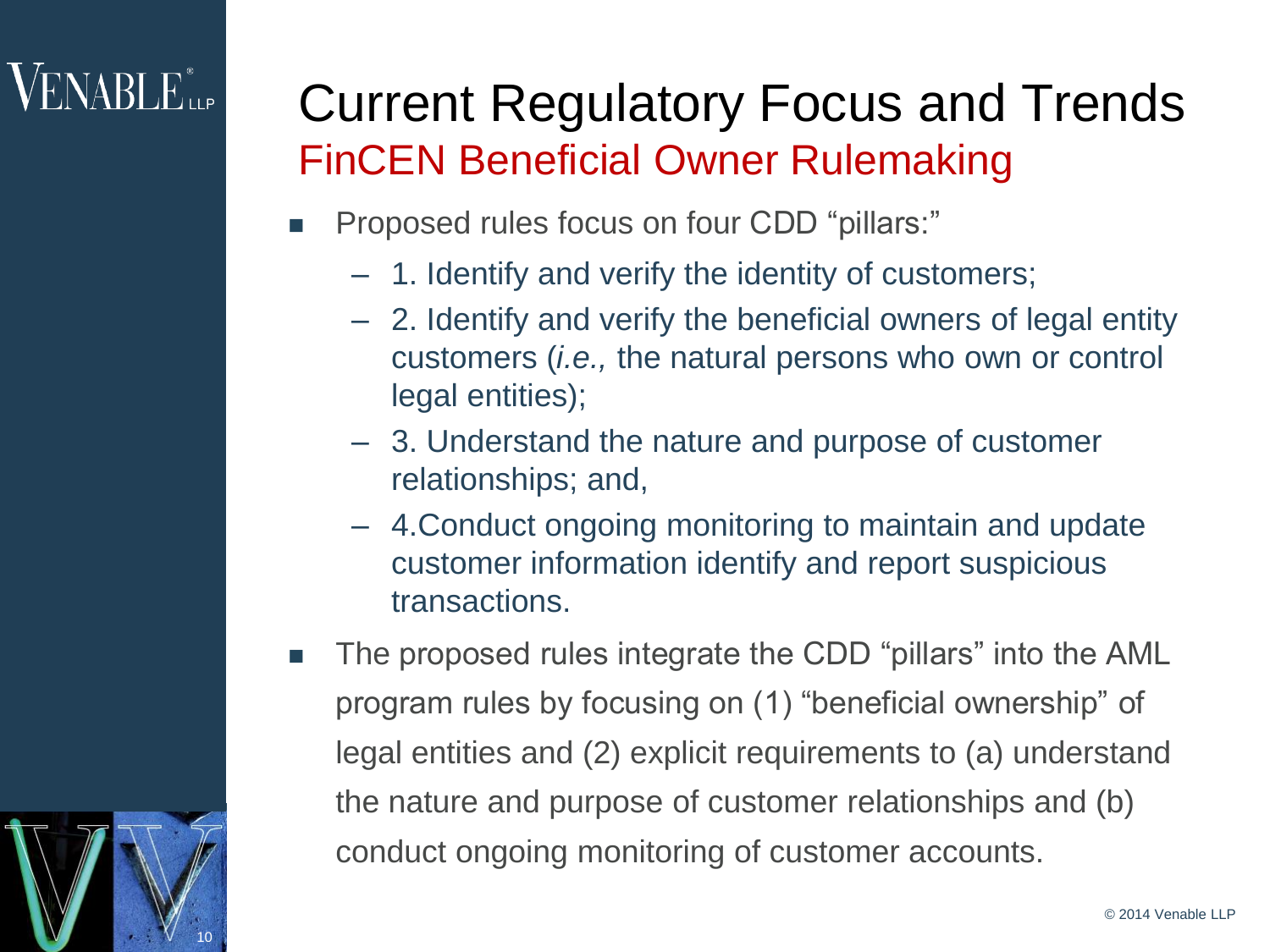# $VENABLE^\circ$ LLE

#### Current Regulatory Focus and Trends FinCEN Beneficial Owner Rulemaking

- Ownership Prong
	- Customer must certify (on a FinCEN form) information concerning any natural person owning – directly or indirectly – 25% or more of a legal entity.
	- Financial institution should "be able to rely generally" on the customers' representations and FinCEN does not intend the 25% threshold to deter FIs currently identifying beneficial owners of 10% or more.
	- FinCEN proposes to exempt a number of entities (broadly defined to include corporations, LLCs, partnerships, and unincorporated nonprofit associations).
- Control Prong

11

– Defined as "an individual with significant responsibility to control, manage, or direct a legal entity customer, and gives as examples an "executive officer or senior manager;" or, "Any other individual who regulatory performs similar functions."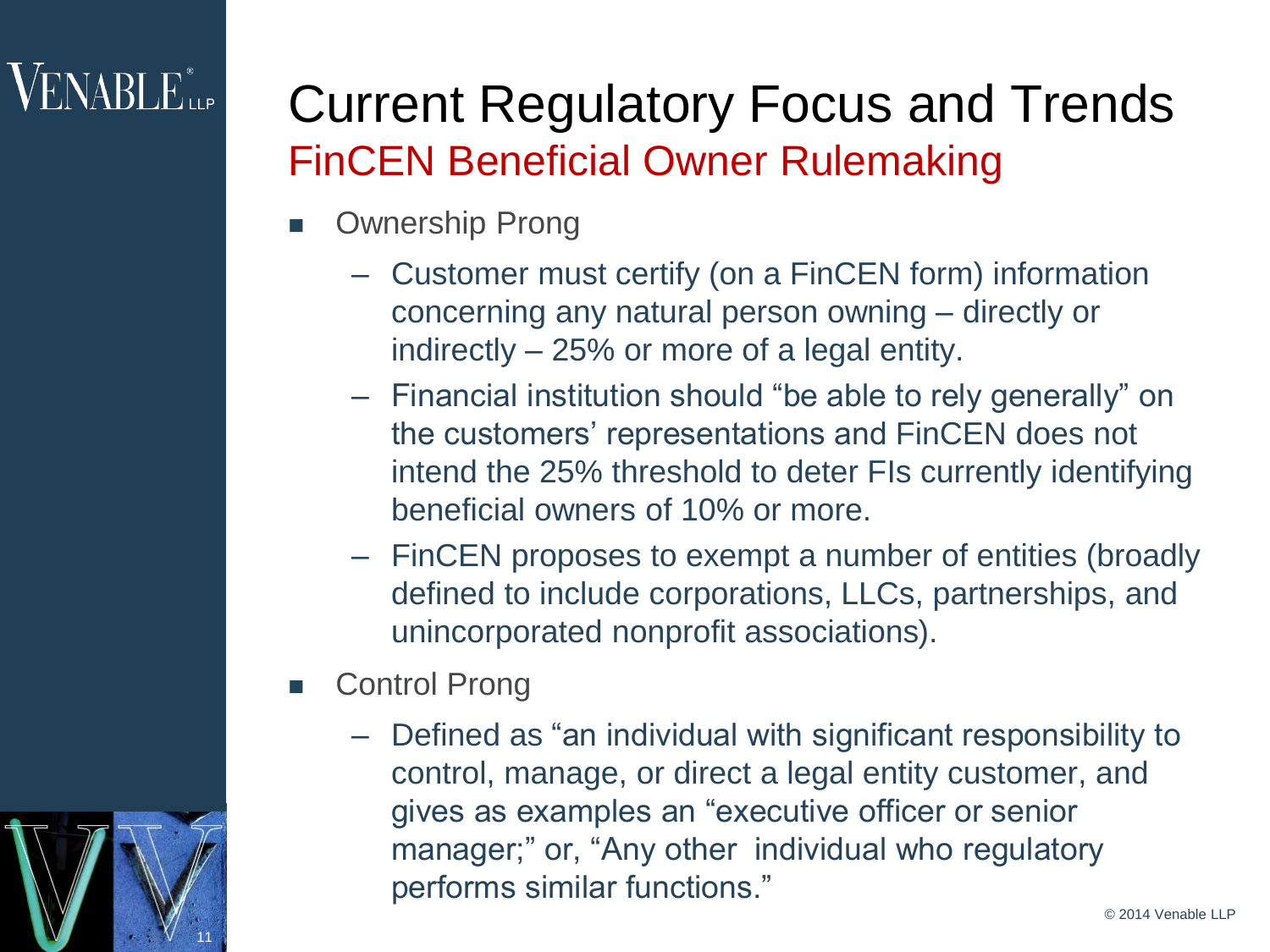# **VENABLE** LLP

#### Current Regulatory Focus and Trends FinCEN Beneficial Owner Rulemaking

- Best Practices Become Regulatory Requirements
	- Understanding the nature and purpose of customer relationships.
		- Rule is intended "to clarify existing expectation for [FIs] to understand the relationship for purposes of identifying transactions in which the customer would not normally be expected to engage."
	- Conduct ongoing monitoring of customer accounts.
		- This rule ensures that FIs maintain and update customer information and identify and report suspicious activity.
- Comments have been submitted what to expect next?

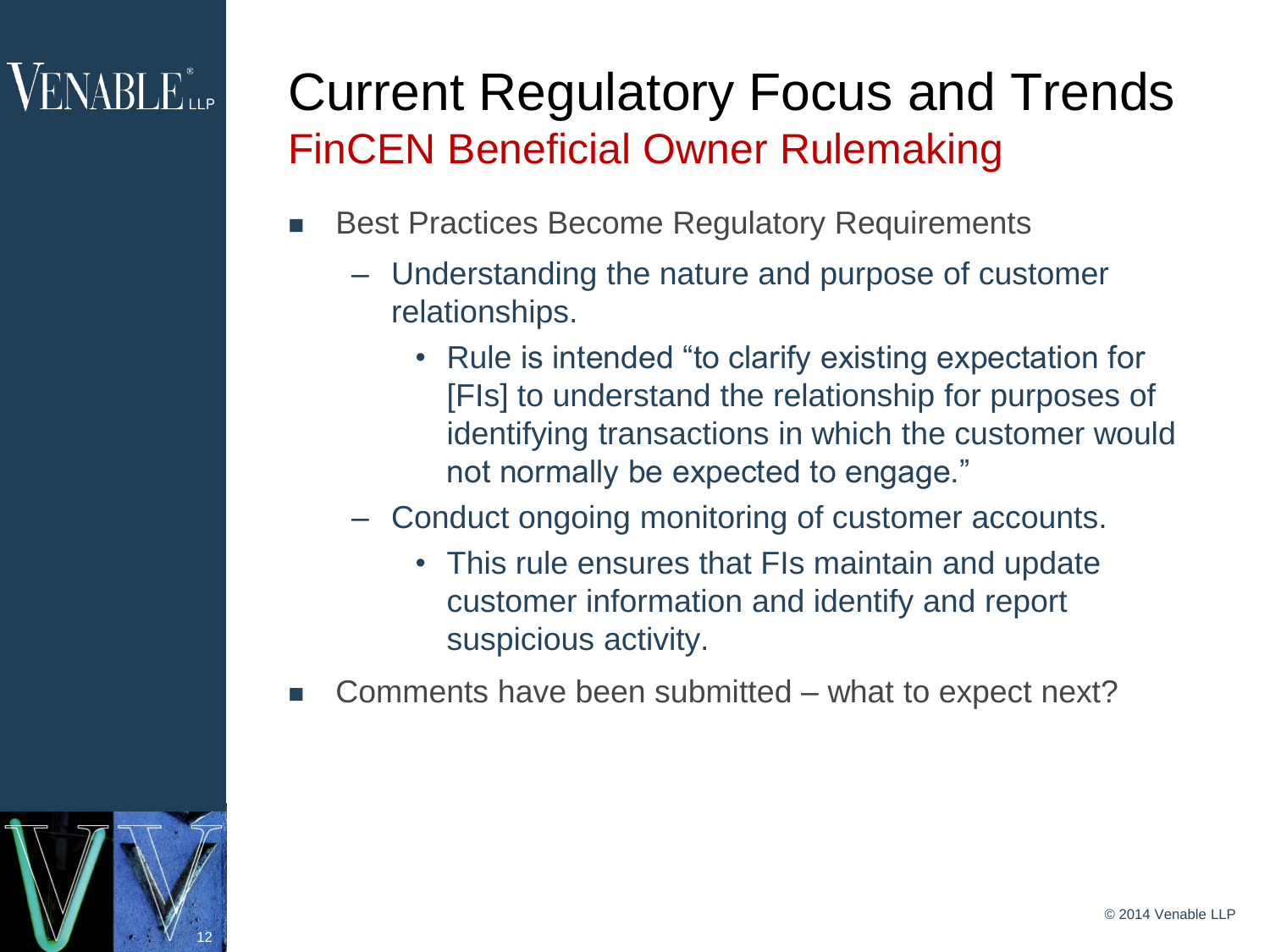#### Current Regulatory Focus and Trends Other Areas of Focus

- Transparency: Promoting a Culture of **Compliance**
- **Trade based laundering**
- **Human Trafficking**
- Cash Couriers
- Funnel Accounts
- Geographic Targeting Orders
- **Marijuana Banking**

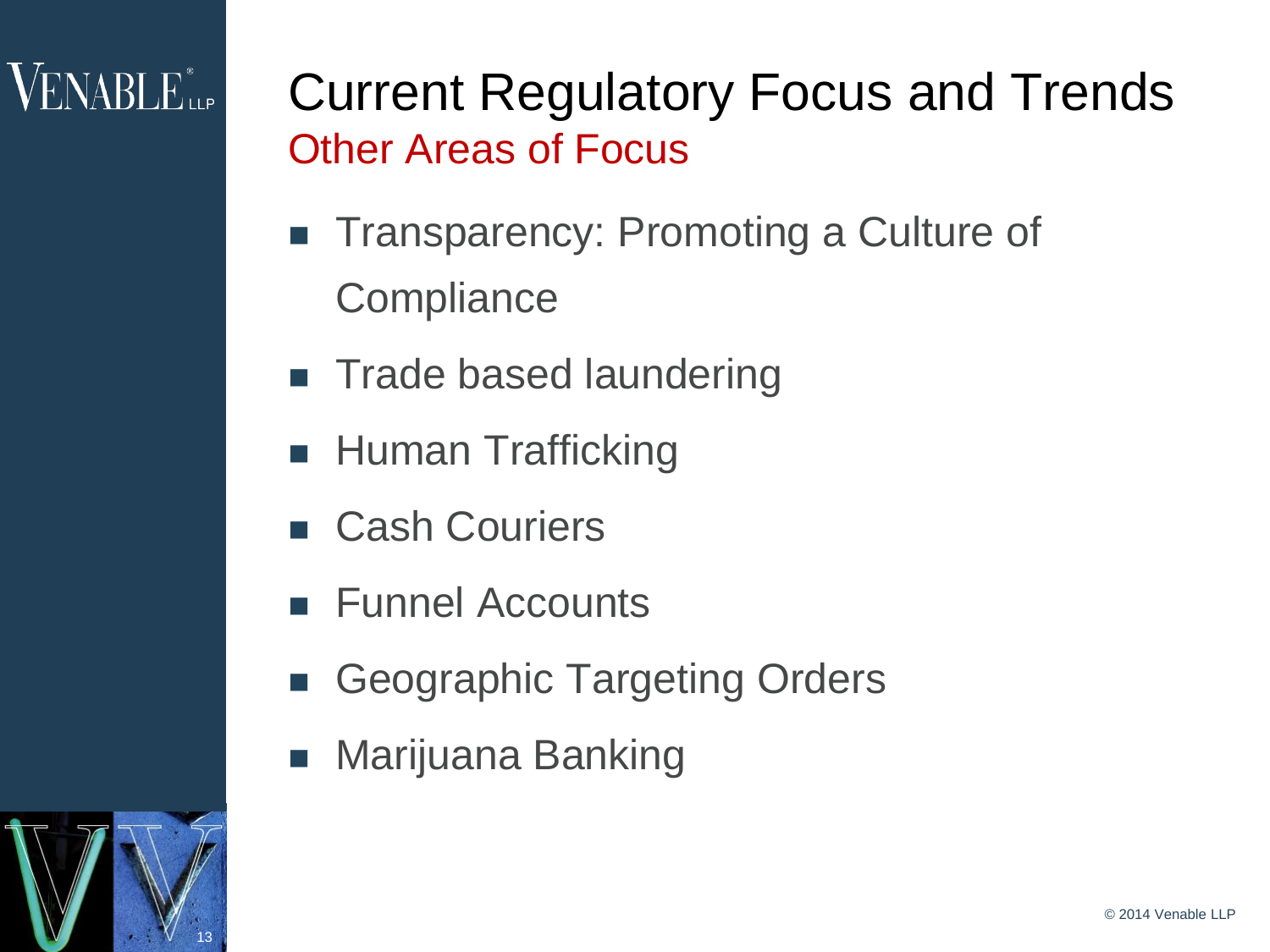## $VENABI$   $E_{\perp P}^*$

# Recent Enforcement Actions

- Recent High-Profile Enforcement Activity
	- Enforcement and examination regulators focused on BSA/AML compliance
		- Large and small financial institutions
		- Individual officers and directors
	- Expect continued escalation of fines and other sanctions (e.g., growth limits, activity restrictions, individual sanctions and, for banks, in egregious cases, charter revocation)

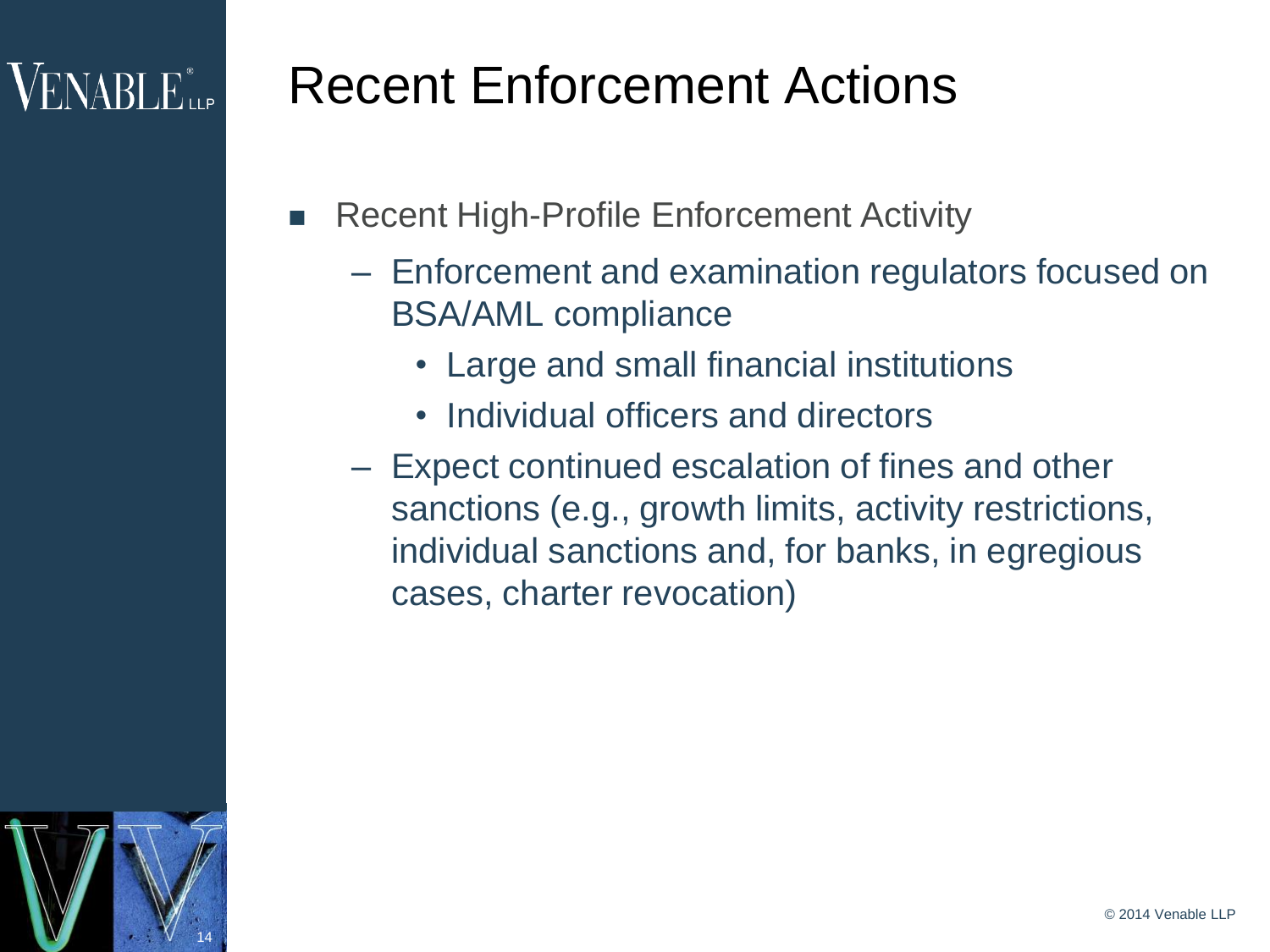15

#### Recent Enforcement Actions Federal Regulators

- January 2014 Settlement with **JPMorgan Chase Bank, N.A.** for failure to report suspicious transactions arising out of Bernard L. Madoff's decades-long, multi-billion dollar fraudulent investment scheme. Fine of \$461 million. [FinCEN, OCC, FRB, U.S. Attorney's Office (SDNY)]
- January and June 2014 Consent orders with **Old National Bank**  and **Associated Bank** based on prior conduct. In both cases, OCC had previously entered into consent orders with the Banks in 2012. The cases highlight regulatory priorities:
	- Failure to implement appropriate BSA/AML policies and procedures;
	- AML function lacked resources and expertise;
	- Inadequate training;
	- Lookback for both companies involved the filing of a combined 897 in new and supplemental SARs.

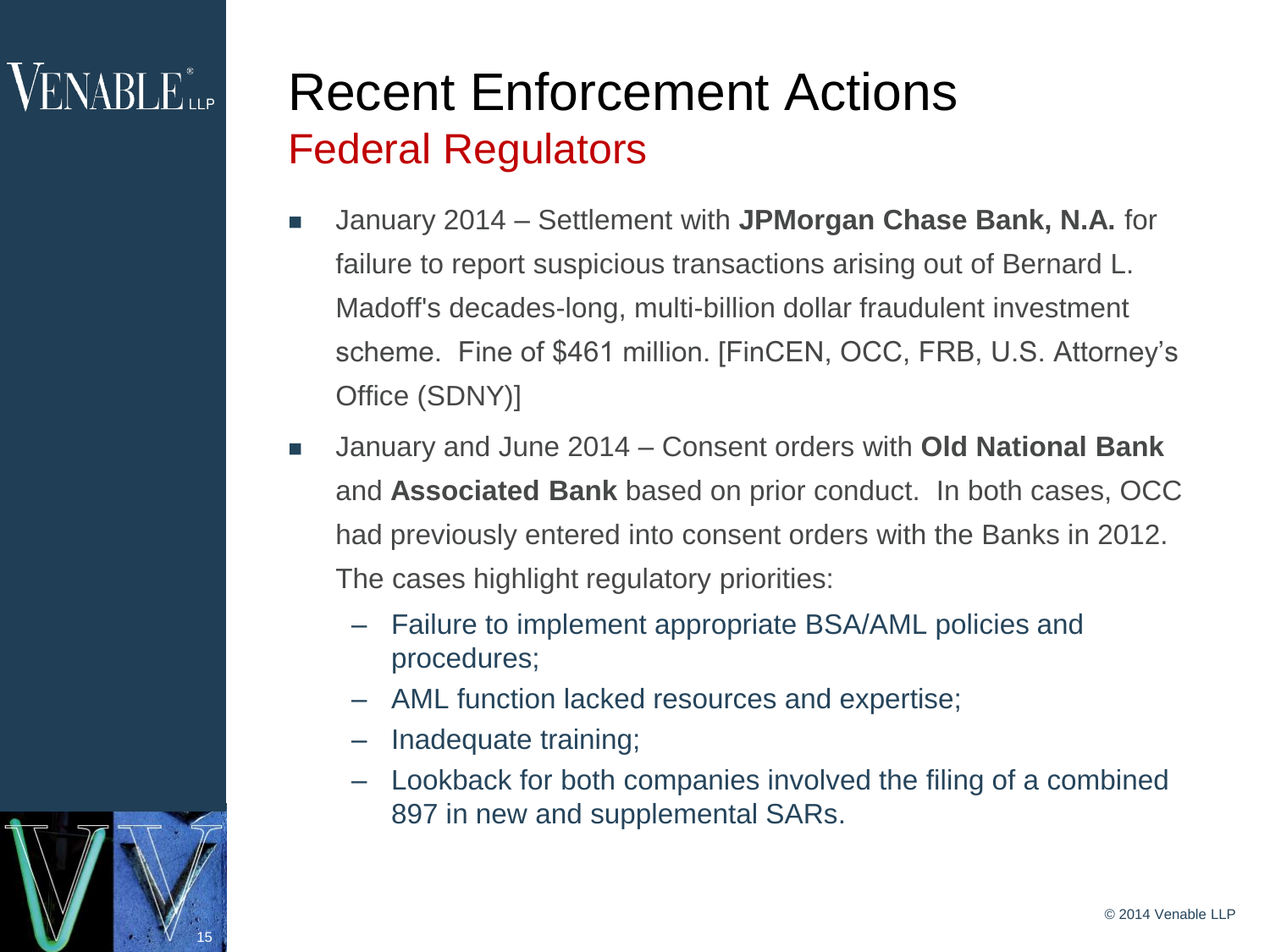#### Recent Enforcement Actions Federal Regulators

- January 2013 Cease and desist orders and CMPs on five individuals associated with **Security Bank**, Miami. Two of those individuals were sanctioned for seeking out high-risk lines of business. [OCC]
- April 2012 Consent order with **Citibank** regarding allegations that the Bank had deficient compliance program for internal controls, customer due diligence, AML audit, transaction monitoring, and SAR reporting. [OCC]
- November 2012 Settlement with **First Bank of Delaware**, including a \$15 million CMP. The Bank allegedly failed to monitor third-party payment processor relationships and related products and services in line with associated risks, such as the use of Remotely Created Checks in consumer/merchant transactions. The CMP was based, in part, on the Bank's prior history of AML non-compliance. [FinCEN, FDIC, DOJ]

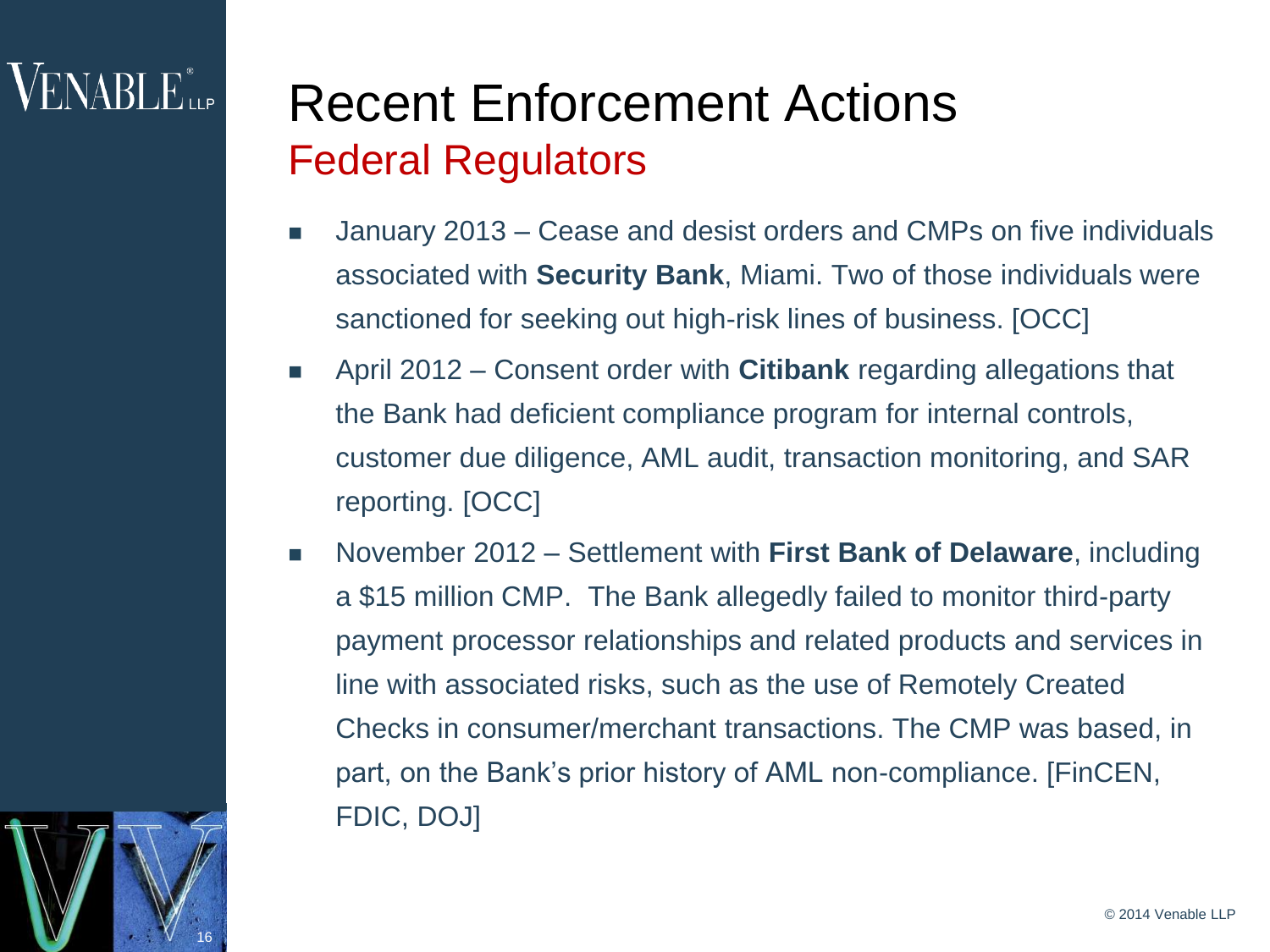#### Recent Enforcement Actions FINRA

- Account Monitoring
	- Brown Brothers Harriman & Co. (Feb. 4, 2014)
		- Executed transactions or delivered securities involving six billion shares of penny stocks, many on behalf of undisclosed customers of foreign banks in known bank secrecy havens. In many instances, the Firm lacked the identity of the stock's beneficial owner, how the stock was obtained, and the seller's relationship to the issuer.
	- Capital Path Securities (May 8, 2014)
		- Allowed multiple customers to liquidate blocks of stocks without properly monitoring these accounts for suspicious trading and wire activity.

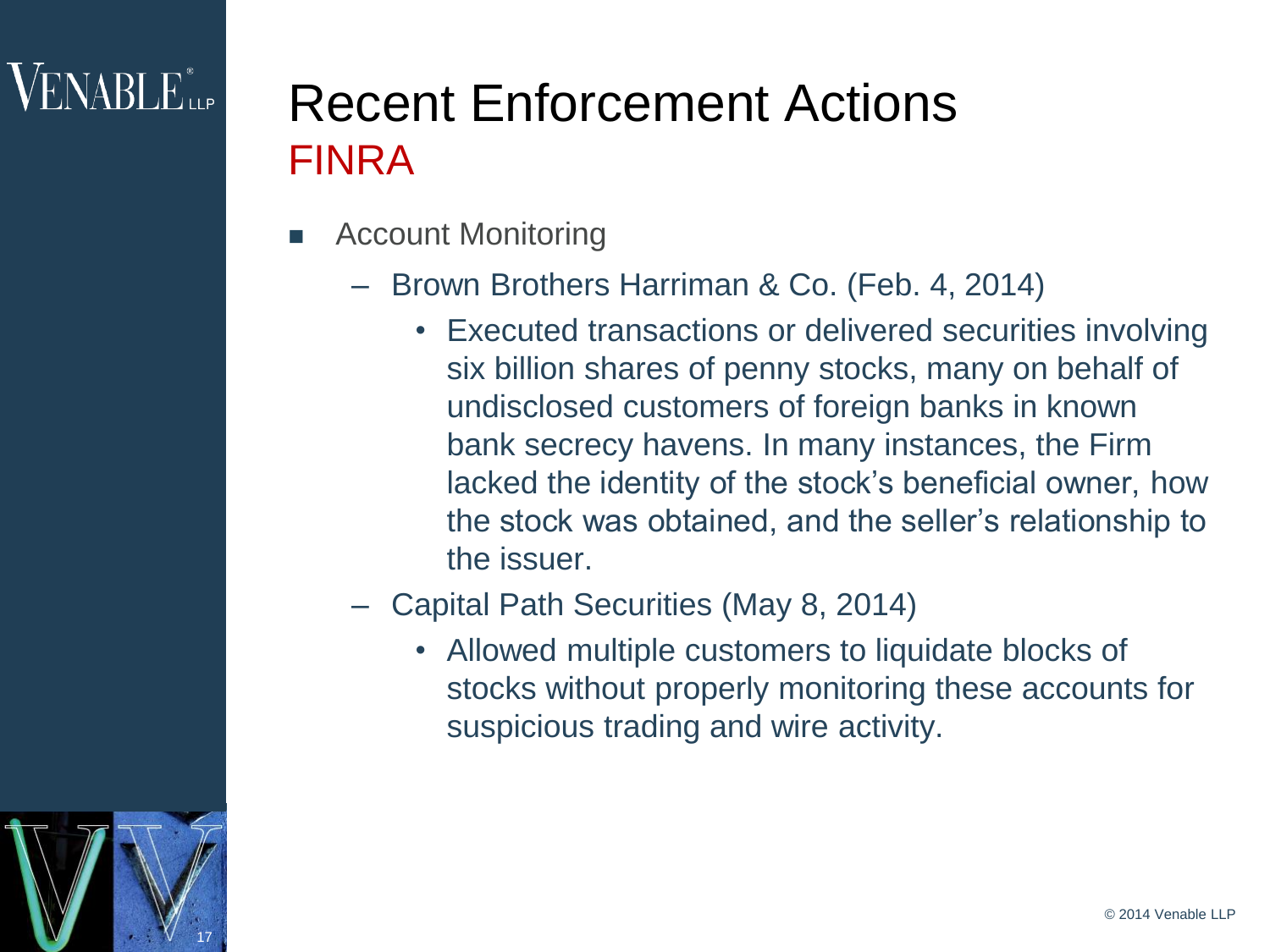## **VENABLE** LLP

18

#### Recent Enforcement Actions FINRA

- Compliance Policies and Procedures
	- Gilford Securities Inc. (April 3, 2014)
		- The Firm failed to verify the identity of 12 new customers opening new accounts, and failed to resolve substantive discrepancies discovered when verifying information of 13 new customers opening new accounts.
	- Banorte-IXE Securities International, Ltd. (Jan. 28, 2014)
		- Failure to adopt AML procedures tailored to the Firm's business, relying instead on off-the-shelf procedures which were not customized to address the unique risks with the Firm's customers in Mexico.
		- The Firm did not enforce the AML program as written.
		- Failure to detect suspicious transactions by customers with reported ties to a Mexican drug cartel.

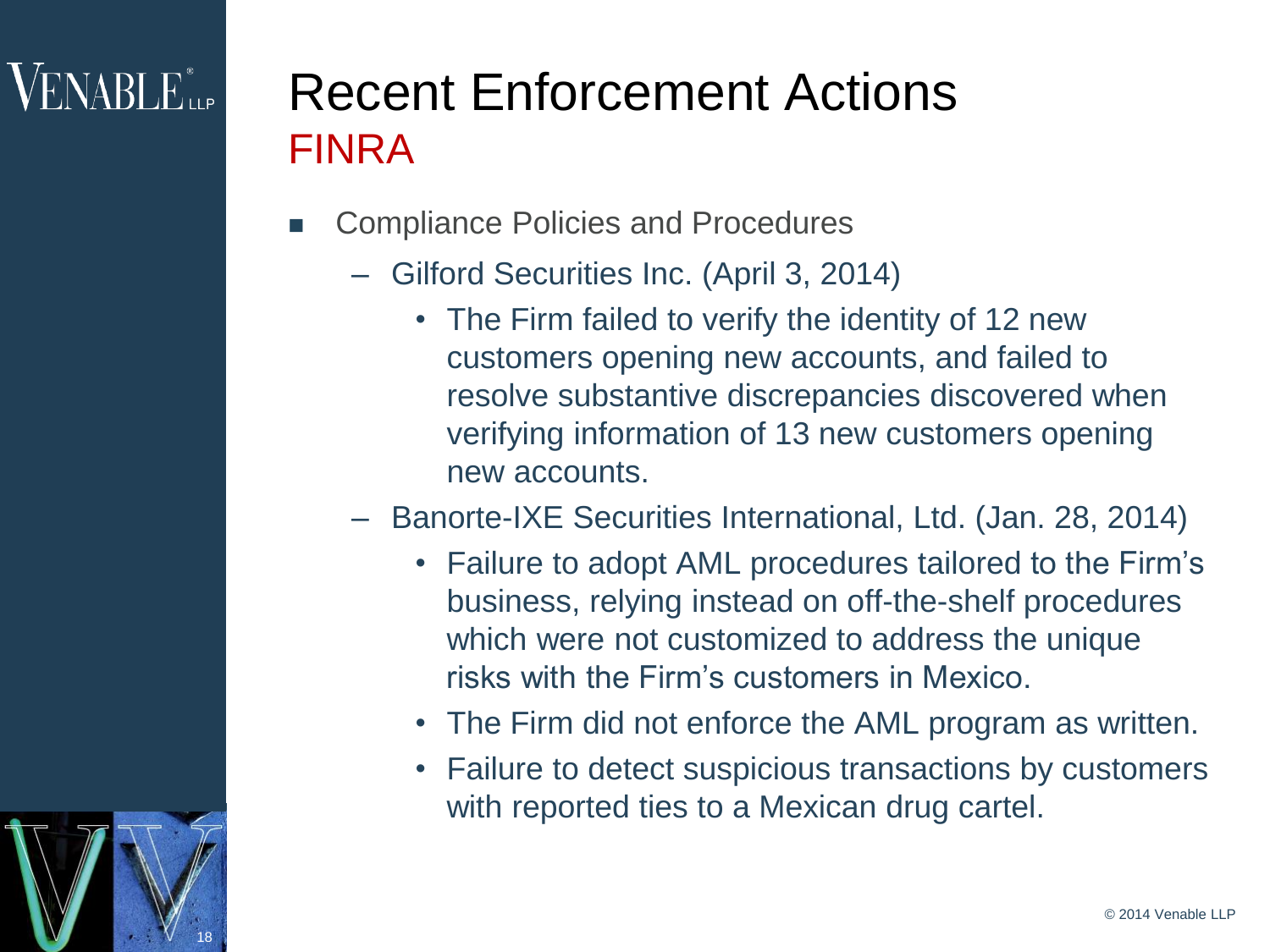#### Recent Enforcement Actions **OFAC**

- Sept. 2014 Citigroup agreed to pay \$217,841 to settle potential civil liability for eight alleged violations of the Iranian Transactions and Sanctions Regulations, 31 C.F.R. part 560 (ITSR), and other sanction programs
- Dec. 2013 Royal Bank of Scotland paid \$33,122,307 (part of global settlement involving Fed. Reserve, and the New York Department of Financial Services) to settle allegations regarding wire transfers involving Cuba, Burma, Sudan, and Iran.
- Dec. 2012 HSBC settlement of \$1.9 billion for "particularly egregious" conduct
- Dec. 2012 Standard Chartered paid \$132 million to settle allegations of Iran sanctions violations.

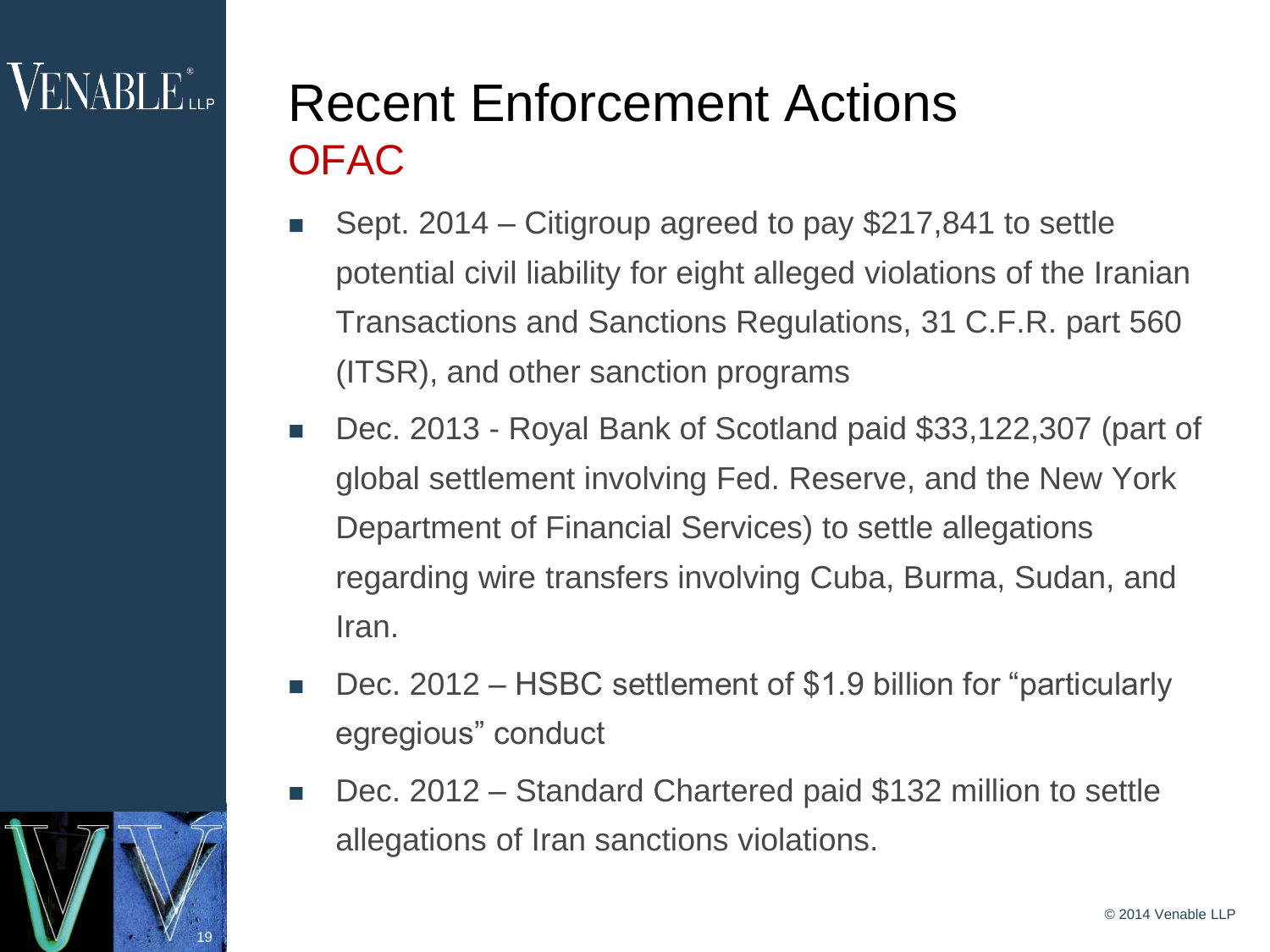# $\sf{VENABLE}^*$

#### Best Practices and Red Flags Common Problems

- Weak compliance culture
	- No Management/Board accountability for ensuring effectiveness of BSA/AML and OFAC compliance
	- Insufficient financial and staffing resources
- Missing or weak components of AML or OFAC programs
	- Weak enterprise-wide risk management system,
	- Inadequate IT and monitoring processes
	- No business line accountability for BSA/AML compliance
	- Lack of independent audit function
- Compliance risks arising from the use of third-party service providers
- Failure to update BSA/AML programs to account for evolving risk or new products and services



20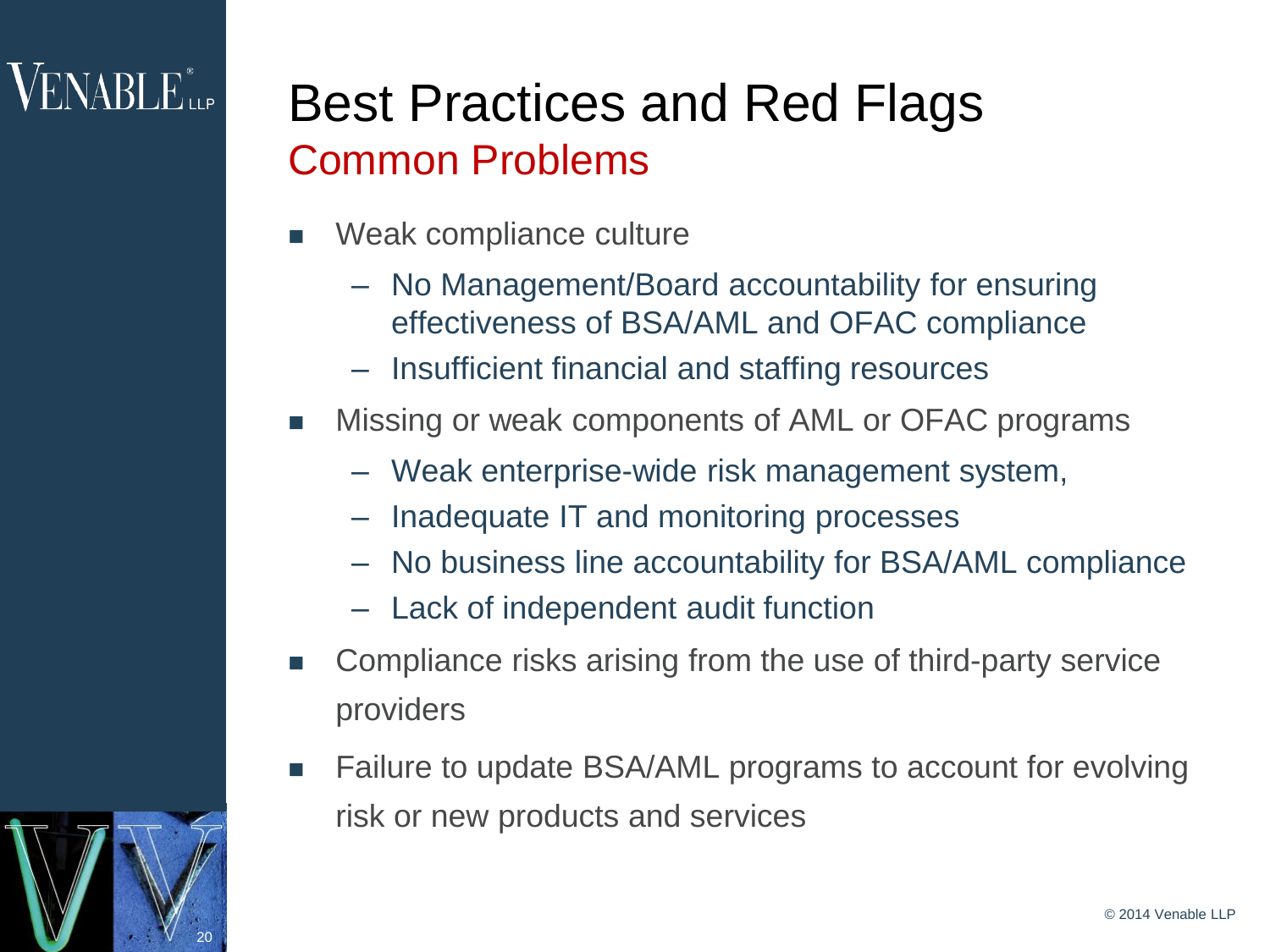# $\mathsf{VENABLE}_{\mathsf{LP}}^*$

- Develop Strong Compliance Culture
- Designation of a BSA/AML Compliance Officer with sufficient authority and resources (staff and systems)
- **Lines of communication between BSA/AML** function and Board and senior management
- Adequate financial and staffing resources
- **Ongoing, relevant training of employees**
- Independent testing and review

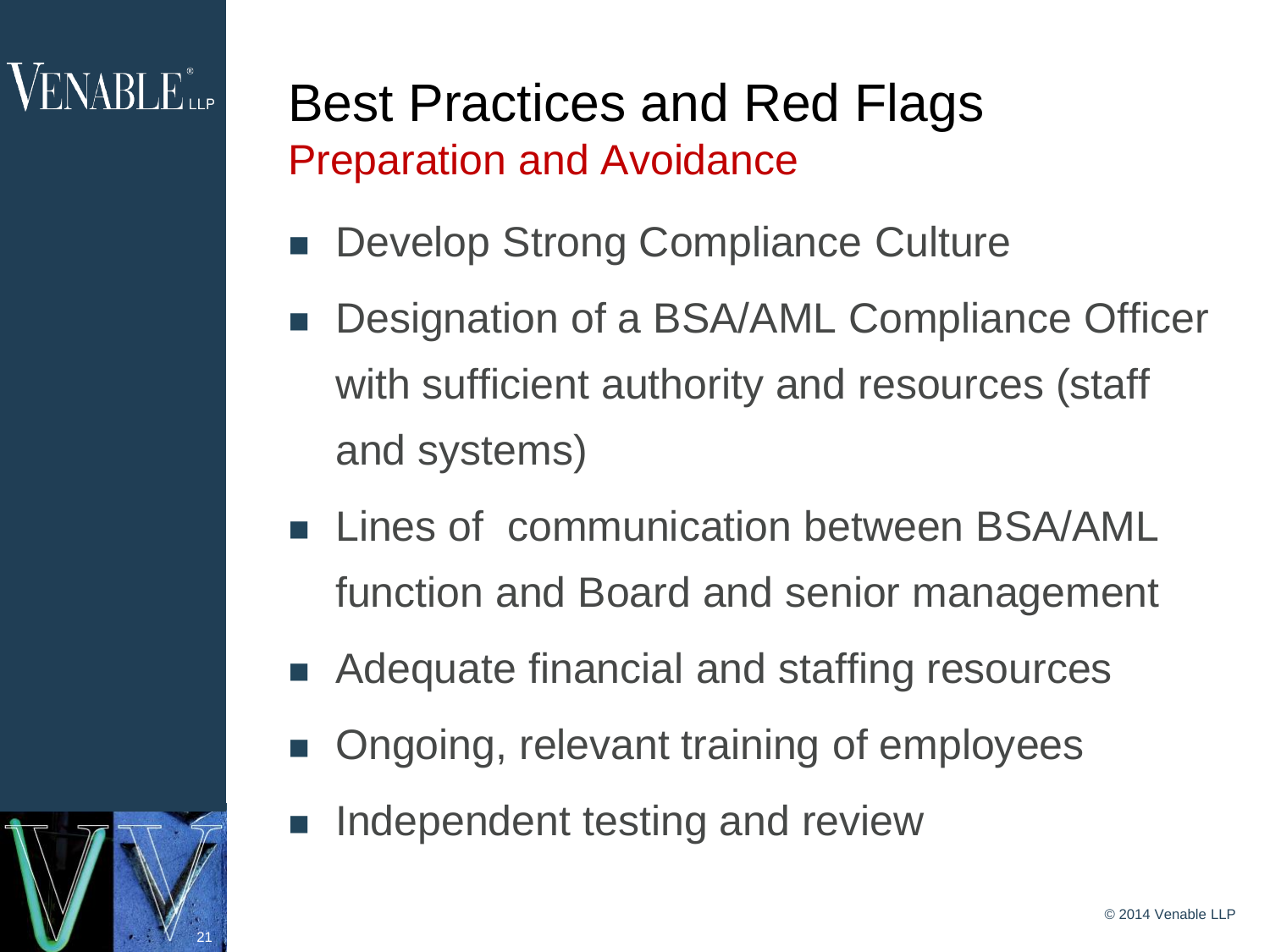22

- Ensure BSA/AML Program Includes Key Elements
	- BSA Compliance Officer with qualifications to address BSA/AML laws and potential risks
	- Documented risk assessment of business activities
	- Develop and implement internal policies and procedures tailored to business and areas of risk
		- Customer Identification Program
		- Customer Due Diligence
		- Transaction Monitoring
	- Training tailored to responsibilities and businesses
	- Independent testing and review on regular basis

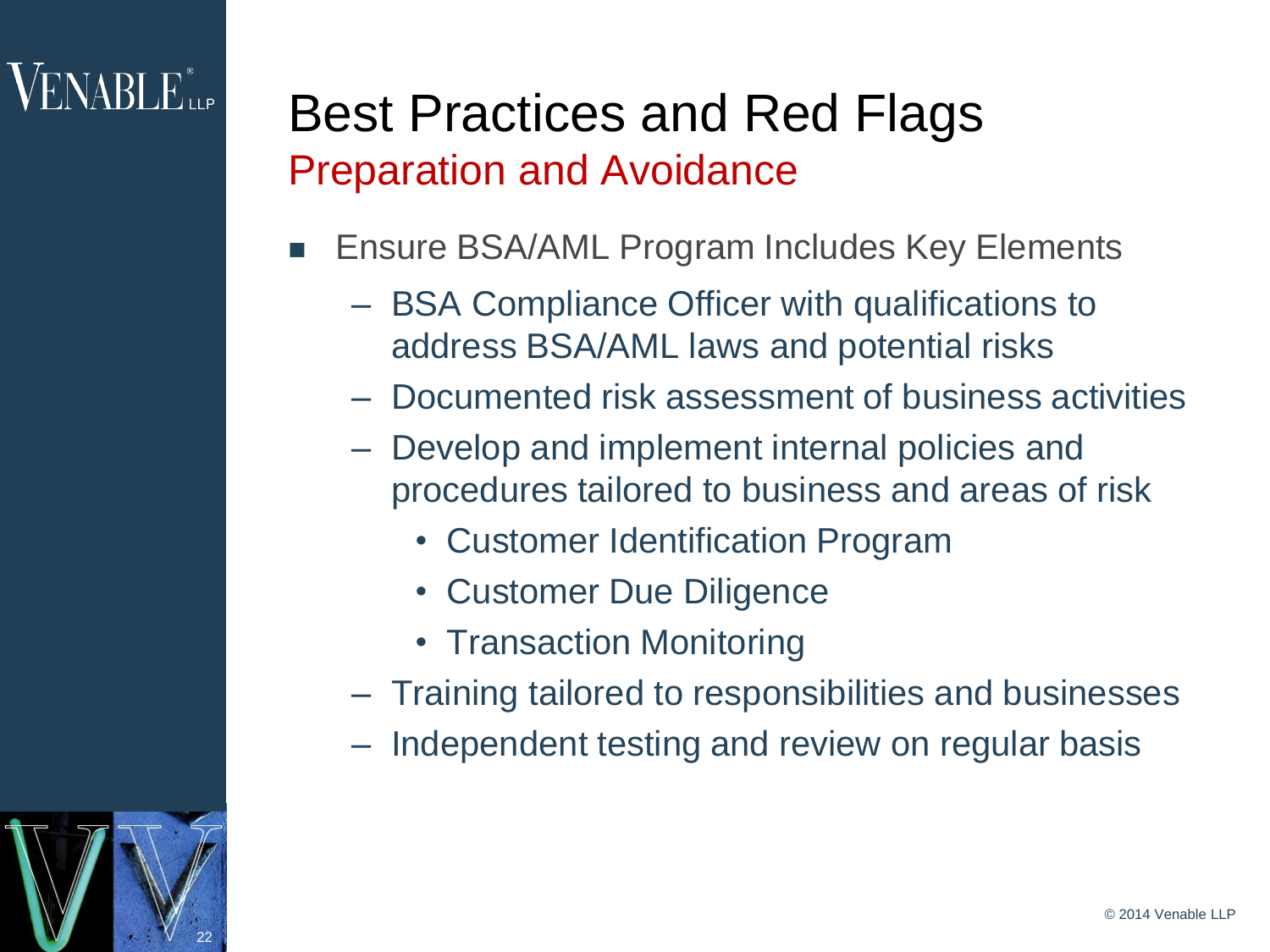# $\sf{VENABLE}^*$

23

- Additional considerations to minimize risk
	- Enterprise-Wide Risk Management
		- Early intervention
		- Coordination between different business lines
	- Automated Monitoring Systems and Technologies
		- Ensure systems provide effective and timely feedback to both compliance staff and management
		- Understand vulnerabilities of systems/controls
		- Technology maintenance and upkeep
		- Leverage technology to create "feedback loop" that can be used to further refine compliance policies and procedures

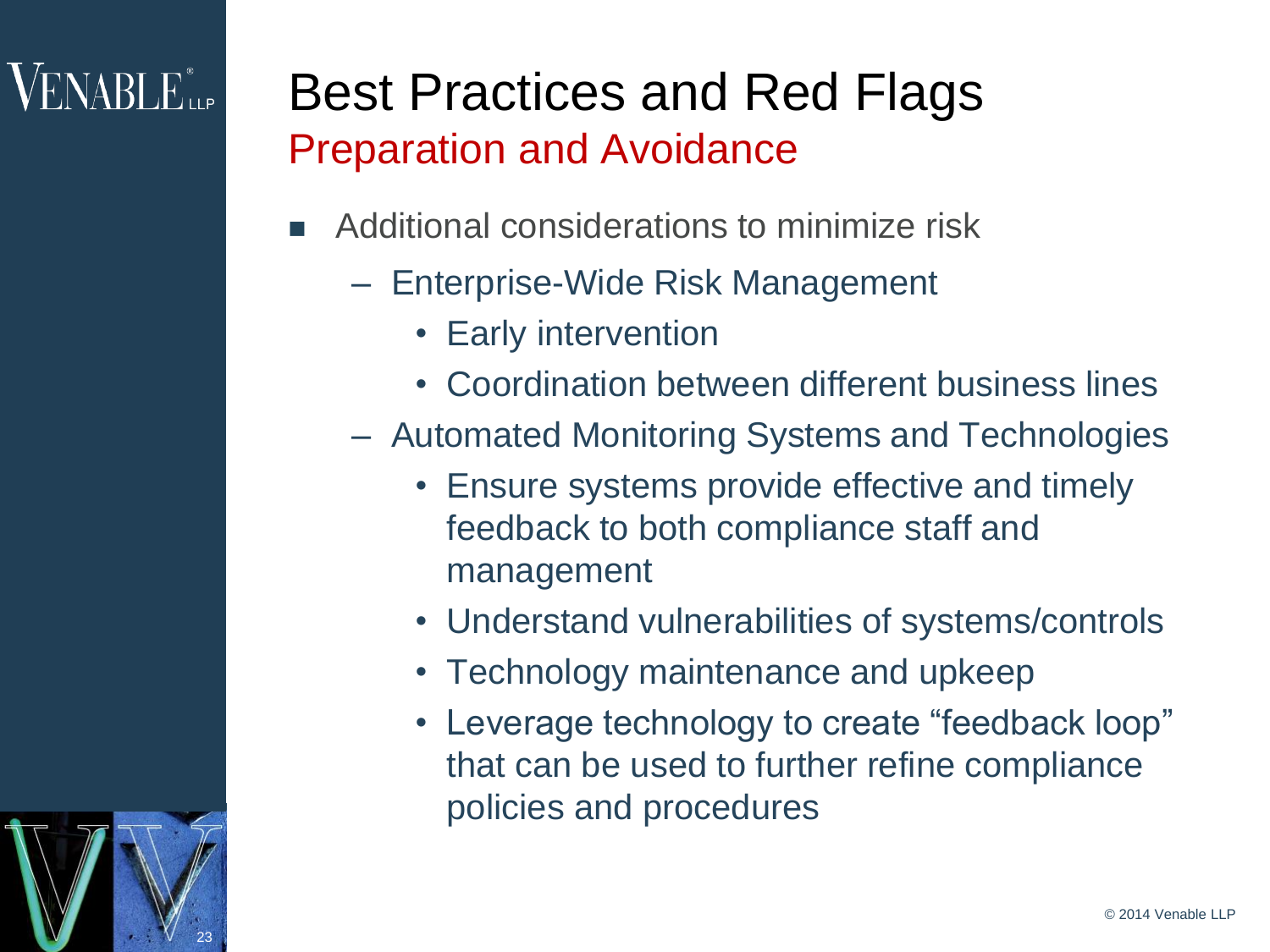- OFAC Compliance Program should include the following minimum requirements:
	- Risk Assessment: tailored to specific product lines, customer base, the nature of transactions and identification of higher-risk areas for OFAC transactions
	- Policies and procedures and internal controls
	- Screening transactions (and updating of OFAC lists)
	- Blocked/Rejected transactions and reporting to OFAC

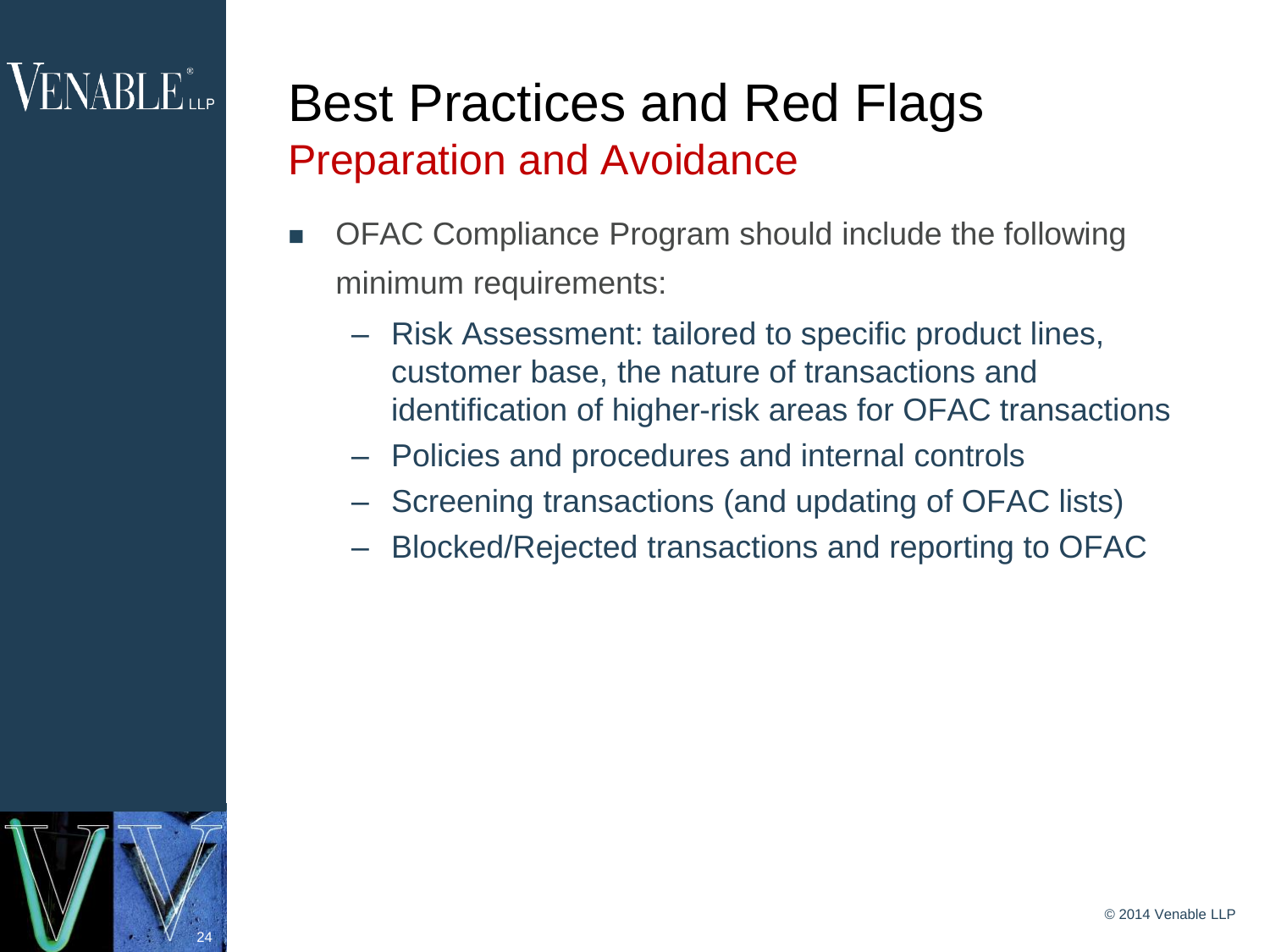# **VENABLE**<sup>®</sup>LLP

#### Best Practices and Red Flags Looking Ahead

- **The pressure stays on**
- Increased focus on banks as gate-keepers
- Increased focus on third-party vendors, payment system participants
- **Increased emphasis on cybersecurity**
- **EXECUTE:** Alternative currencies
- **Increased focus on C-Suite involvement and** compliance